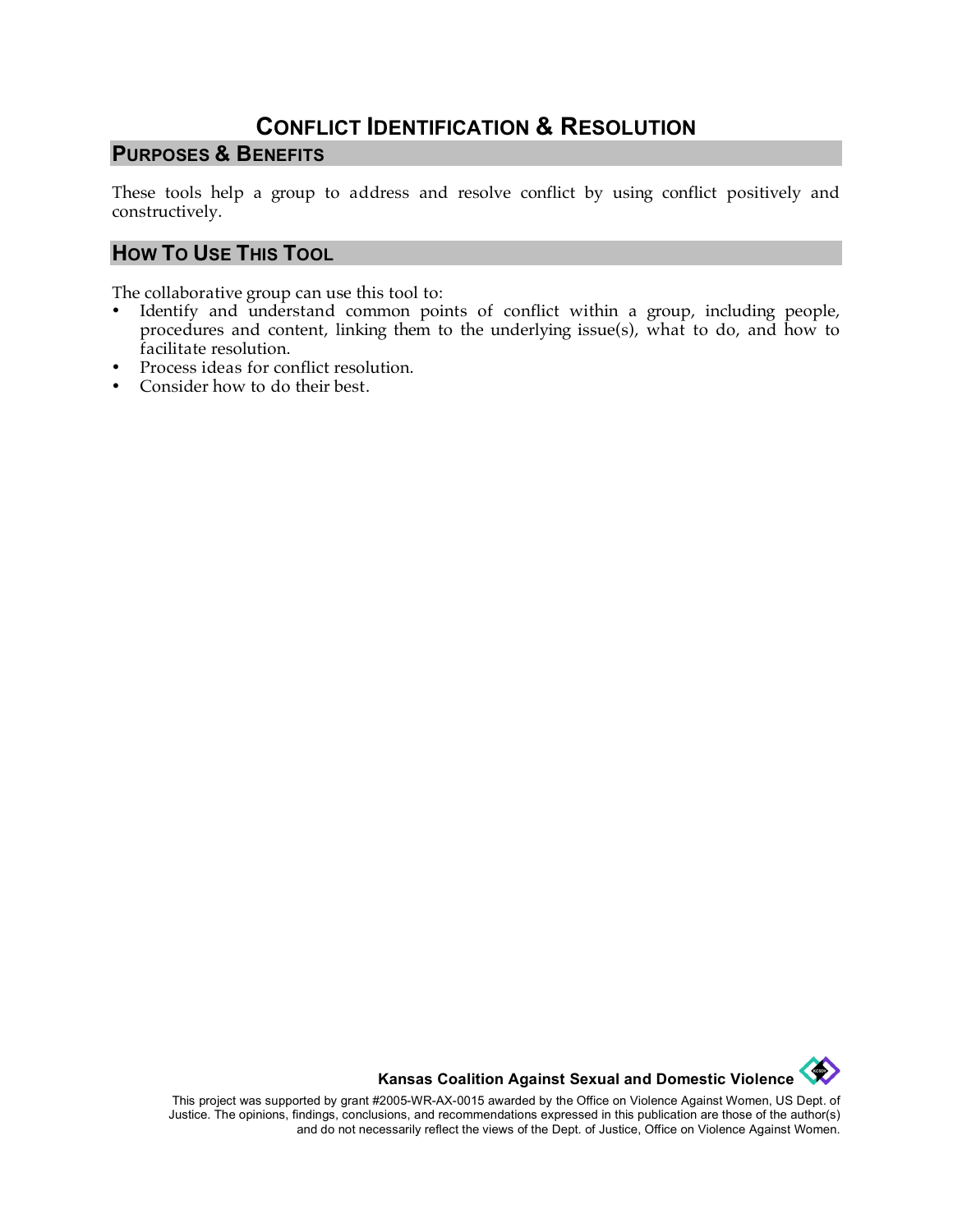## **IDEAS FOR DEALING WITH DIFFICULT PEOPLE AND SITUATIONS**

Below are some examples of common point of conflict within a group, including people, procedures and content. The table below outlines these examples, linking them to the underlying issue(s), what to do, and how to facilitate resolution.

| <b>People Problems</b>                                   |                                                                                               |                                                                                                                                 |                                                                                                     |
|----------------------------------------------------------|-----------------------------------------------------------------------------------------------|---------------------------------------------------------------------------------------------------------------------------------|-----------------------------------------------------------------------------------------------------|
| Problem                                                  | Issue(s)                                                                                      | <b>What To Do</b>                                                                                                               | <b>Facilitate By</b>                                                                                |
| Intense anger                                            | Person needs to express deep<br>emotion                                                       | Set/know guidelines on angry behavior;<br>use breaks and/or caucuses                                                            | Keep cool; keep voice low and<br>gentle but assertive                                               |
| Meeting dominator                                        | They feel they have more<br>information than others; need to be<br>heard but feel they aren't | Acknowledge their information<br>contribution by restating it; do not<br>recognize repetitive talkers                           | Structure so more people can talk;<br>use time limits; be assertive                                 |
| Group members<br>talking over or<br>past one another     | People not listening or having<br>different priorities                                        | Restate what people have said or have<br>others do so                                                                           | Structure so that all participants<br>can speak; acknowledge that<br>their messages have been heard |
| Low morale                                               | Nomeasurable goals                                                                            | Have group members list their past<br>successes; focus on small, achievable<br>steps                                            | Set realistic goals; develop<br>concrete, next steps plans                                          |
| <b>Procedural Problems</b>                               |                                                                                               |                                                                                                                                 |                                                                                                     |
| Problem                                                  | <b>Issue(s)</b>                                                                               | <b>What To Do</b>                                                                                                               | <b>Facilitate By</b>                                                                                |
| Group members<br>talking about<br>many issues at<br>once | Unclear goals and/or process for<br>achieving goals                                           | Restate goals; ask group to focus on one<br>goal only; break it down into<br>components, focusing on one component<br>at a time | Set up a clear step-by-step<br>approach to achieve goal                                             |
| Group not able to<br>reach a decision                    | No clear end-in-mind; no one is<br>summarizing                                                | Summarize discussion; ask for goal<br>resolution; take a break; postpone<br>decision making; make the decision<br>smaller       | Assign a summarizer role;<br>establish clear decision making<br>procedures or steps                 |
| <b>Substantive or Content Problems</b>                   |                                                                                               |                                                                                                                                 |                                                                                                     |
| Problem                                                  | Issue(s)                                                                                      | <b>What To Do</b>                                                                                                               | <b>Facilitate By</b>                                                                                |
| Group members<br>are stuck on a<br>position              | Personal commitment to a proposal;<br>lack of perceived options                               | Brainstorm together; develop a vision or<br>review the group's vision; suggest<br>options                                       | Encourage empathy; find what<br>group members are will to do to<br>make progress                    |
| Dispute over<br>values                                   | Diverse views that seem<br>irreconcilable                                                     | Agree to disagree; establish or review<br>group's guiding principles                                                            | Identify a collective vision and<br>values and then work backwards<br>toward lower-level agreements |

**Kansas Coalition Against Sexual and Domestic Violence** 

This project was supported by grant #2005-WR-AX-0015 awarded by the Office on Violence Against Women, US Dept. of Justice. The opinions, findings, conclusions, and recommendations expressed in this publication are those of the author(s) and do not necessarily reflect the views of the Dept. of Justice, Office on Violence Against Women.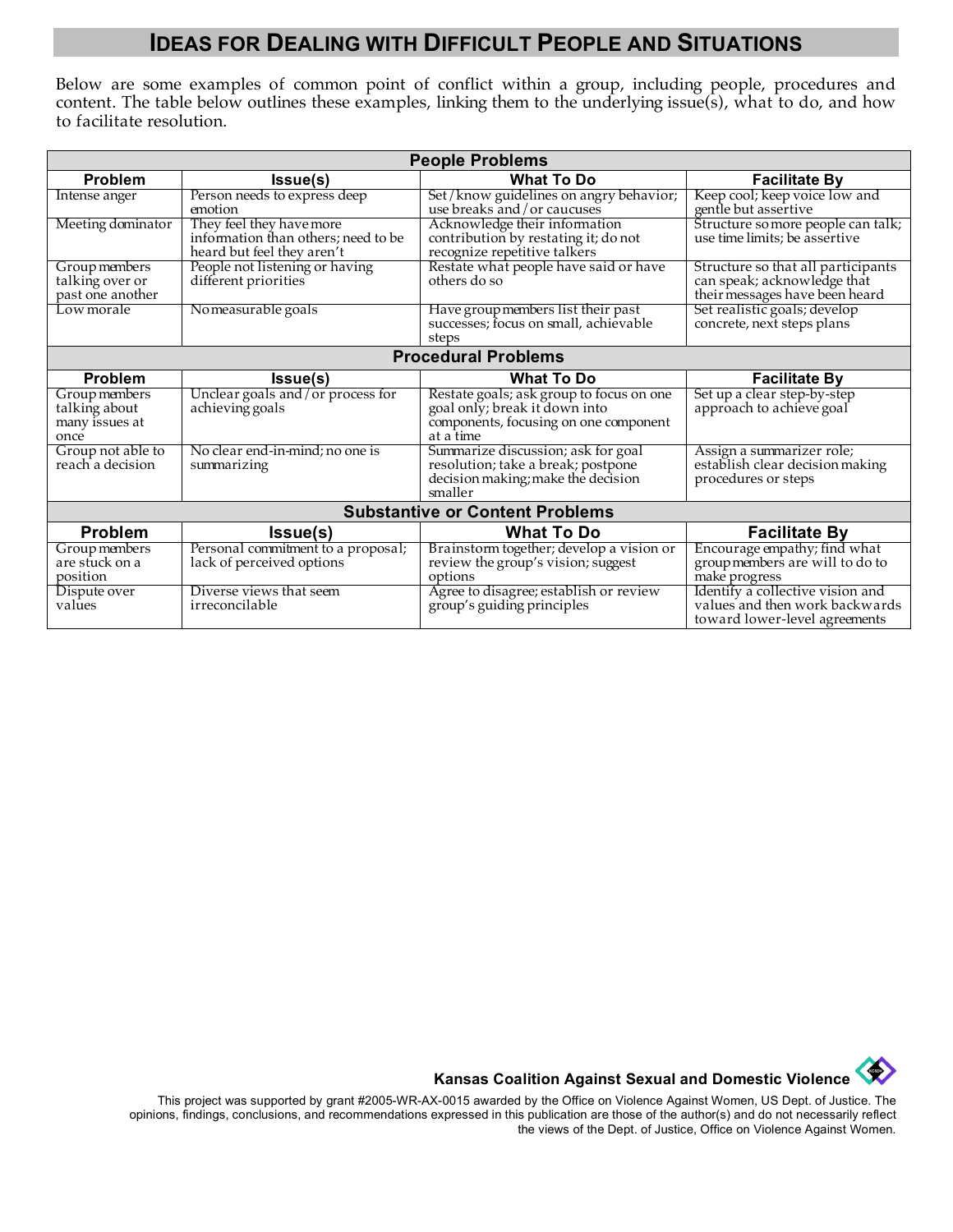### **PROCESS FOR CONFLICT RESOLUTION**

Conflict in a collaborative group is inevitable. Addressing conflict during the collaborative group meeting, rather than complaining about it elsewhere, is the only way to create an opportunity for resolution.

Having conflict is not as important as determining how to address conflict in terms of the group's long term success. Having a process in place to address conflict before it occurs is ideal in order to effectively manage group conflict. Here are some conflict resolution process ideas:

- **Review the goal, vision or end-in-mind**. Ask, "If we want to achieve this goal/vision/endin-mind, what must we do about this conflict?" Determine the issue(s) the group must resolve in order to do its work.
- **Determine a process facilitator**
- **Separate conflict from "right" and "wrong"**
- **Ensure everyone is heard**
- **Don't burn bridges.** Keep the process goal that group members will continue to work together. Creating rituals for healing or positive forward movement will help the group to make the transition more smoothly. Humor is also another important tool!